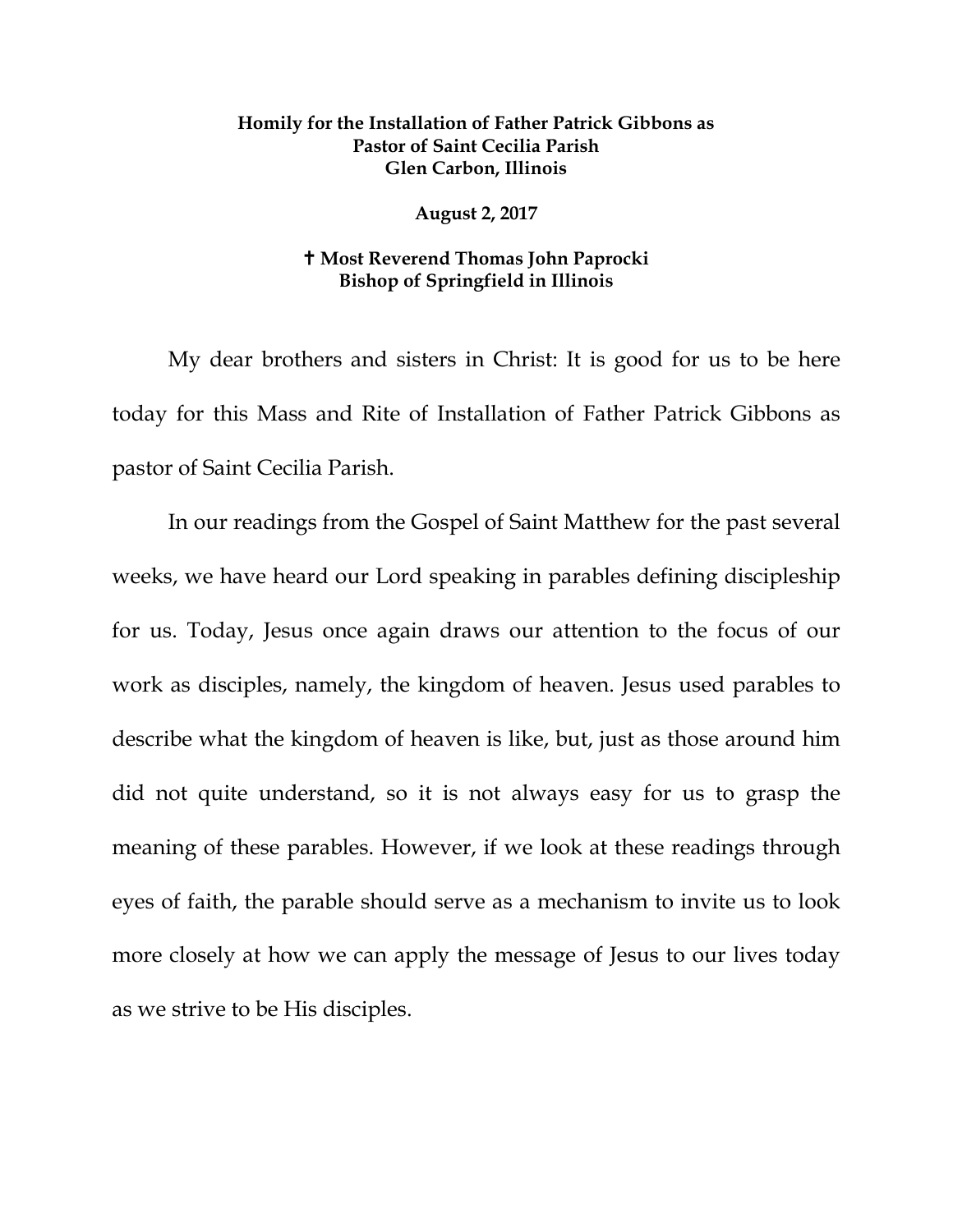Just a few moments ago, in our Gospel, we heard our Lord compare the kingdom of Heaven to a treasure buried in a field. He went on to explain that when one finds this treasure, out of joy he goes and sells all that he has in order to purchase the field and, in turn, the treasure. If we are to live as Christ's disciples, the question that we must ask ourselves is: where we find treasure in our lives? Do we allow ourselves to be distracted by the many so-called "treasures" that world has to offer, or do we seek to follow our Lord as His disciples and build up treasure in heaven?

Today at this Mass we mark the beginning of a new chapter in the life of Saint Cecilia Parish with the Installation of your new Pastor. I am very pleased that Father Gibbons has accepted the call to serve as the local shepherd of the Catholic community of faith here at Saint Cecilia Parish in Glen Carbon. I am deeply grateful to you, Father Gibbons, for the way you have faithfully served the people of our diocese since your ordination, in particular, for the past nineteen years at Saint Francis Xavier Parish in Jerseyville and Saint Patrick Parish in Grafton, as well as this past year as parochial administrator of Holy Ghost Parish in Jerseyville and Saint Mary Parish in Fieldon. At the same time, I also wish to express my deep appreciation to Father Albert Allen, the new Dean of the Litchfield

2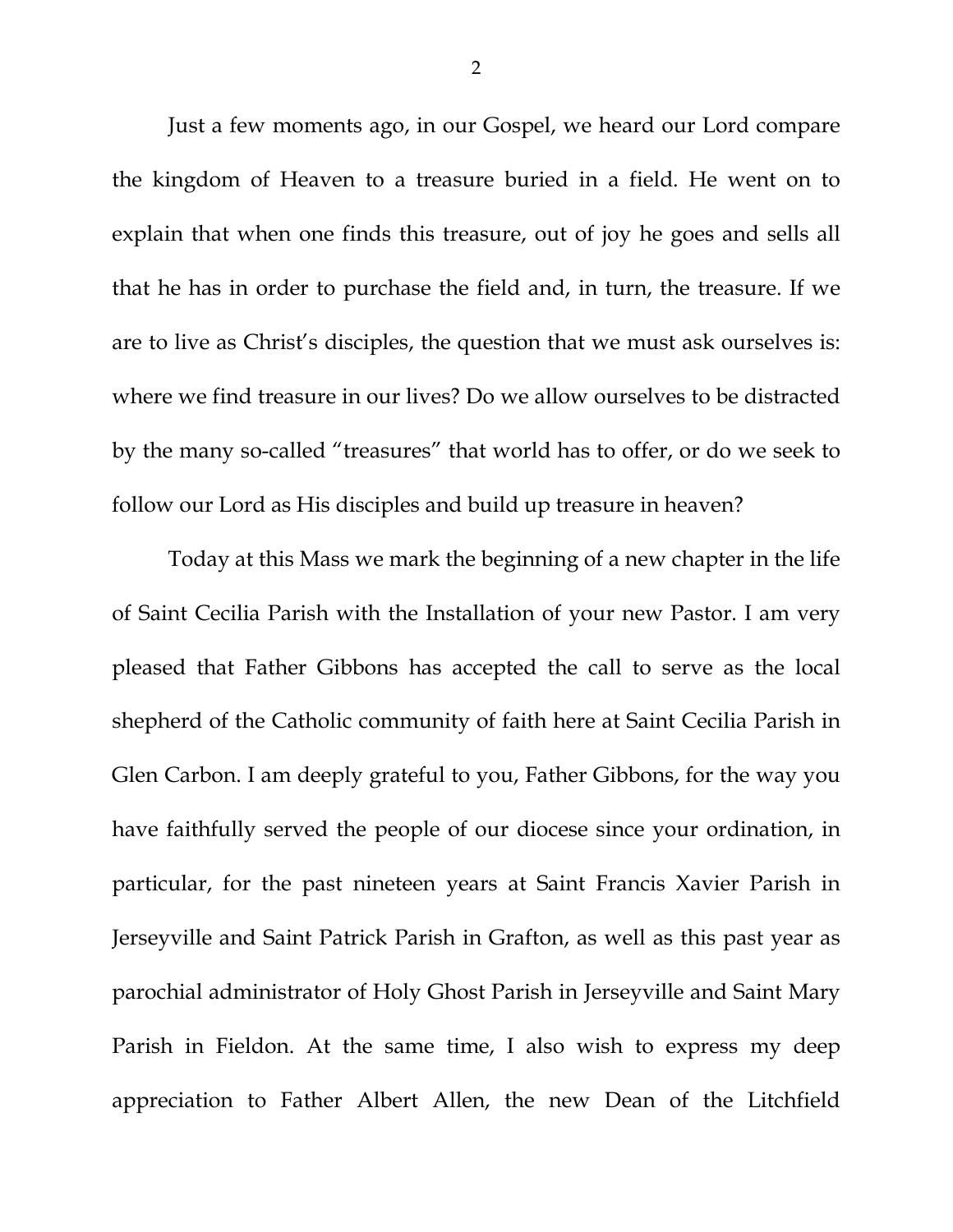Deanery, for his dedicated ministry as Pastor of Saint Cecilia Parish for the past three years.

Father Gibbons will now serve you as pastor in this Third Millennium of Christianity, so I think it is fitting to call to mind a theme suggested by our late Holy Father, the Great Pope Saint John Paul II, in his Apostolic Letter, NOVO MILLENNIO INEUNTE, "On entering the New Millennium," which I quote as follows (nos. 30-31): "First of all, I have no hesitation in saying that all pastoral initiatives must be set in relation to holiness."

We grow in holiness by following Jesus as His disciples. Closely related to the notion of discipleship is the concept of stewardship. In the First Letter of St. Peter, he writes of stewardship in these words: "As each one has received a gift, use it to serve one another as good stewards of God's varied grace."[1](#page-6-0)

In the Fall of 2015, I published my second pastoral letter, entitled, *Ars Crescendi in Dei Gratia*, Latin for "The Art of Growing in God's Grace." In it, I wrote, "The art of growing in God's grace is the key to growth in the Church. Building a culture of growth in the Church starts with inviting people to experience the love of Jesus Christ."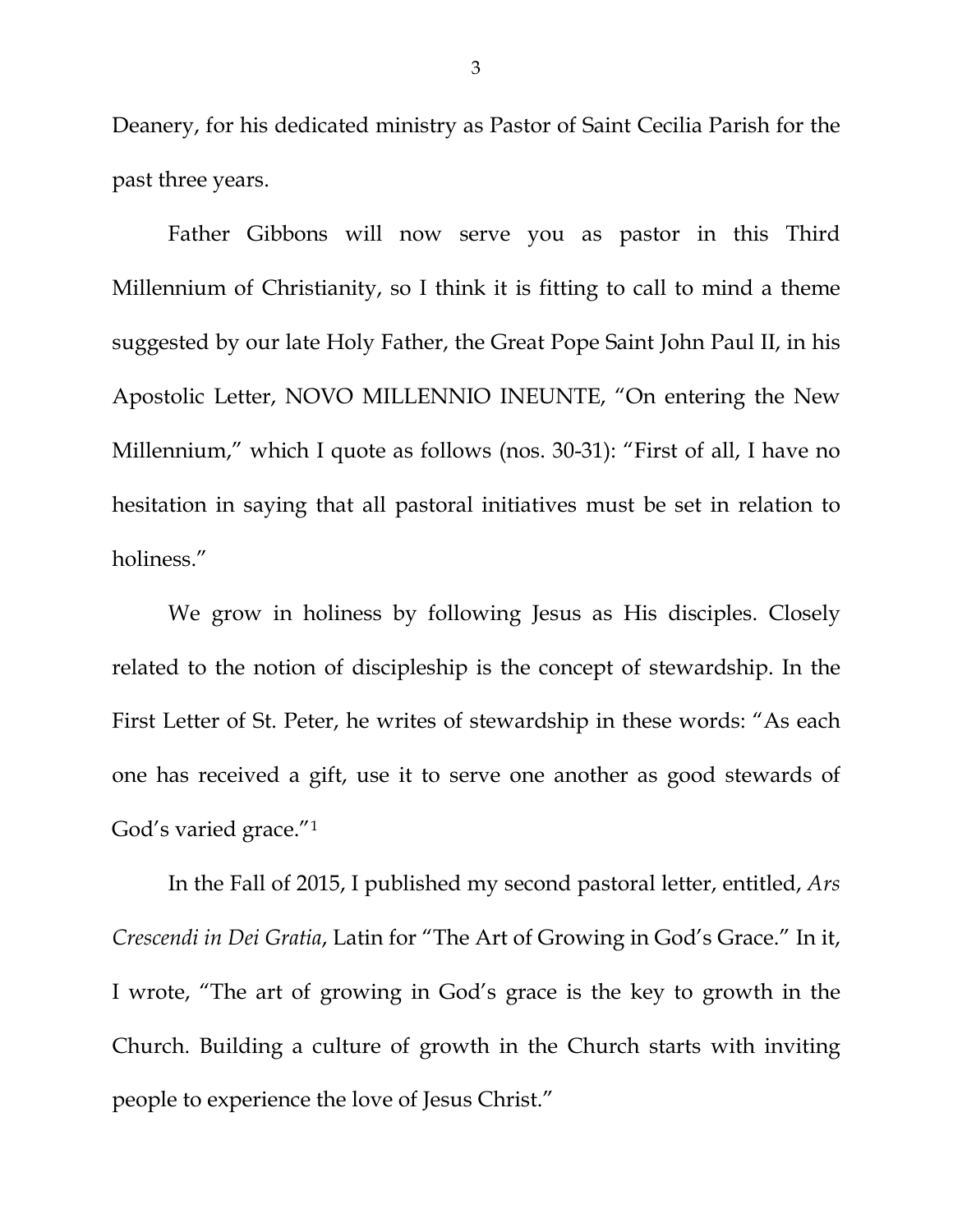Over the course of the years years leading up to the publication of my pastoral letter, I gave much thought to how we could, as a diocese, begin a process of strategic planning for growth in the Church. The growth envisioned is far more than just a quantitative increase in the number of people or the amount of money available to our parishes and the diocese. It is also essential to ensure that we give significant attention to the qualitative growth that will guarantee sustainability for generations that follow.

In my pastoral letter, I said that we must do four things to build a vibrant community of saints:

1. Invite people to join us in prayer, especially Sunday Mass (hospitality);

2. Study the Bible and learn more about Jesus and our Catholic faith (formation);

3. Provide the sacraments as signs of hope and paths of grace to heaven (prayer); and

4. Serve those in need by practicing charity and justice (service).

The verbs in these four action items correspond to the four pillars of stewardship and discipleship that we have begun talking about in our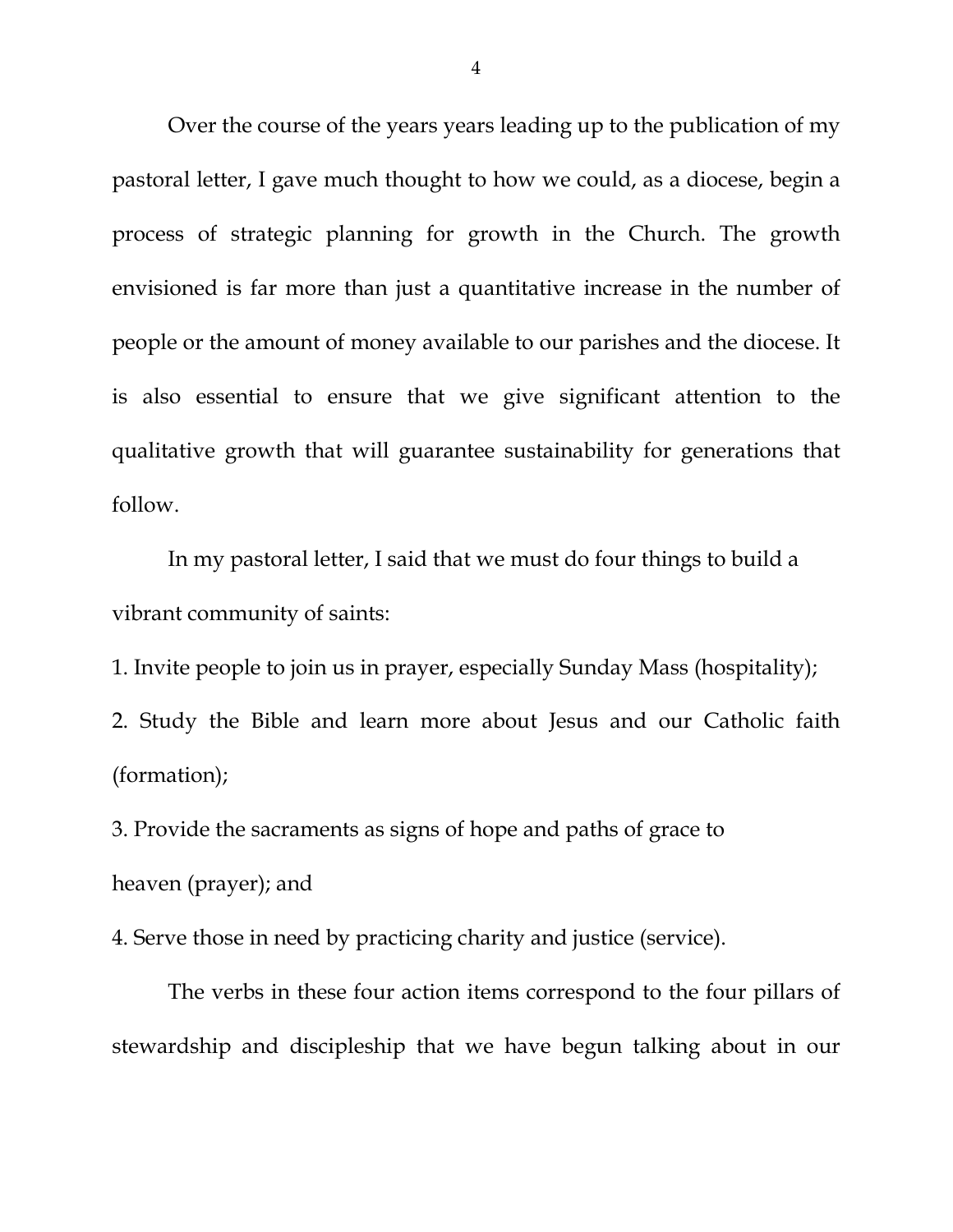diocese: hospitality, formation, prayer and service. We can all communicate more broadly the message of invitation.

Through prayer, discernment, and consultation with others, it has become evident that the Lord is inviting us to embrace more fully our call to discipleship out of which necessarily follows a life of stewardship.[2](#page-6-1)

Stewardship recognizes that everything we have comes from God. We are stewards whether we recognize it or not and whether we like it or not. Stewardship from God's perspective is that He has given us gifts to be used not just selfishly for ourselves, but to be shared with others. Becoming a disciple means making an intentional decision to accept the Lord's call to follow Him and live the discipleship and stewardship way of life.

I am aware that such a plan for growth is ambitious, but it is one about which I am very optimistic, especially given what this diocese has to offer and the many ways in which various groups are already poised to contribute to that growth. A key group that is essential to this plan for growth is the priests of our diocese, especially our pastors. But they cannot do this alone. They need the help and cooperation of all parishioners. To be able to put into practice the mission of Jesus, we need to be part of a team supporting each other.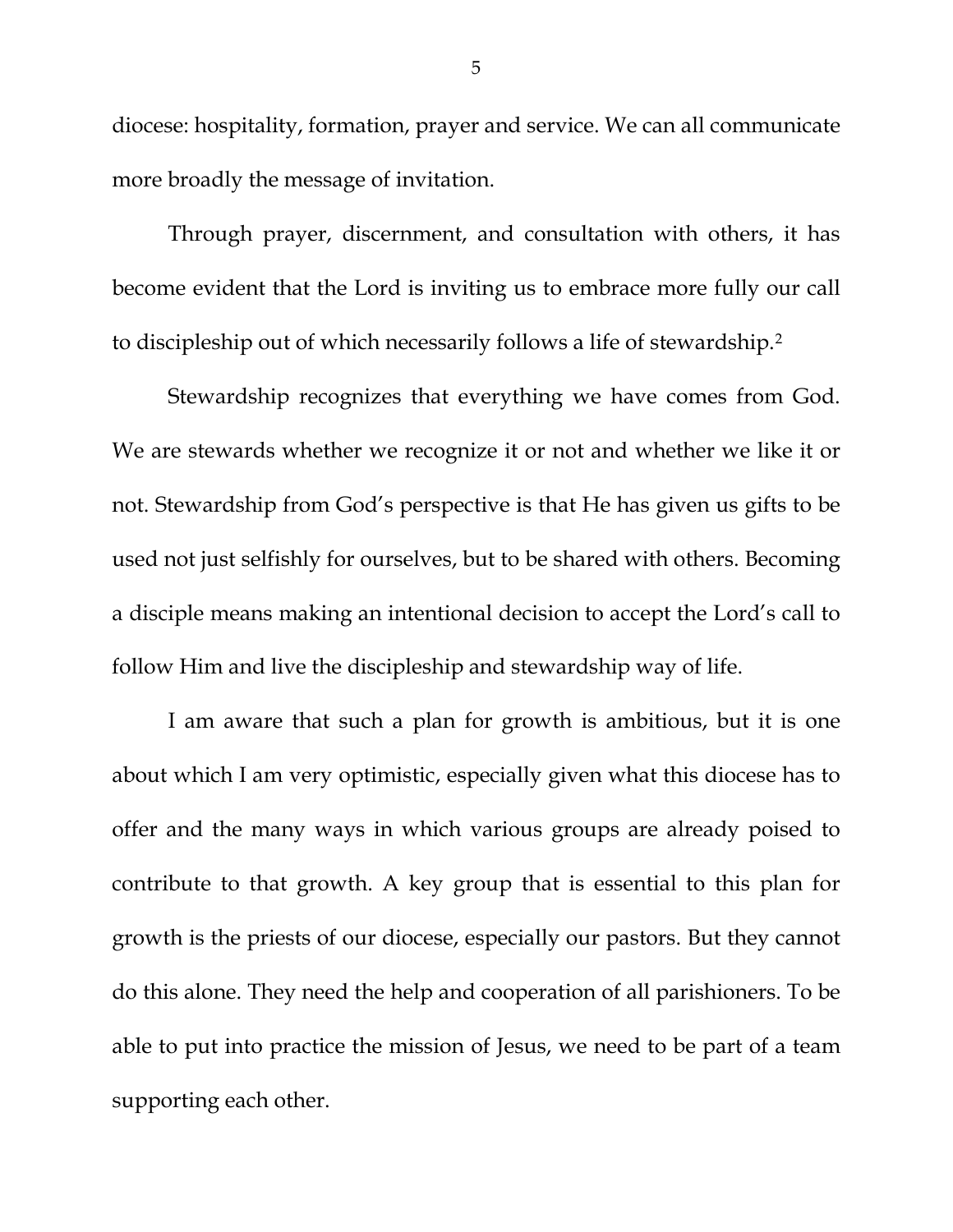Our priests are at the very heart of our journey forward. As Catholics, we rely first and foremost on God's grace. This grace comes to us through the sacraments of the Church of which the priests are the ministers. In a special way, it is the priest who celebrates the Eucharist for us, feeding us with the Bread of Life, nourishing and strengthening us for this journey.

Without the Eucharist, this way of life will never succeed. Without priests, we will not have the Eucharist. Therefore, we need our priests for this journey. I am very grateful for the fidelity with which our priests serve the diocese. They are men committed to the building up of the Kingdom and to the salvation of the souls of those in our diocese and beyond. Their example of tireless dedication is an inspiration to me and to all of us of how we are likewise called to serve the Lord as committed disciples of Jesus Christ. It is their joyful, humble example that is, I believe, one of the major factors contributing to the growth in the number of seminarians studying for the priesthood in our diocese. They too, are signs of hope and encouragement to us as we continue this journey.

I pray that all of you will work with Father Gibbons in seeking to be intentional disciples of the Lord and good stewards of the gifts entrusted to

6